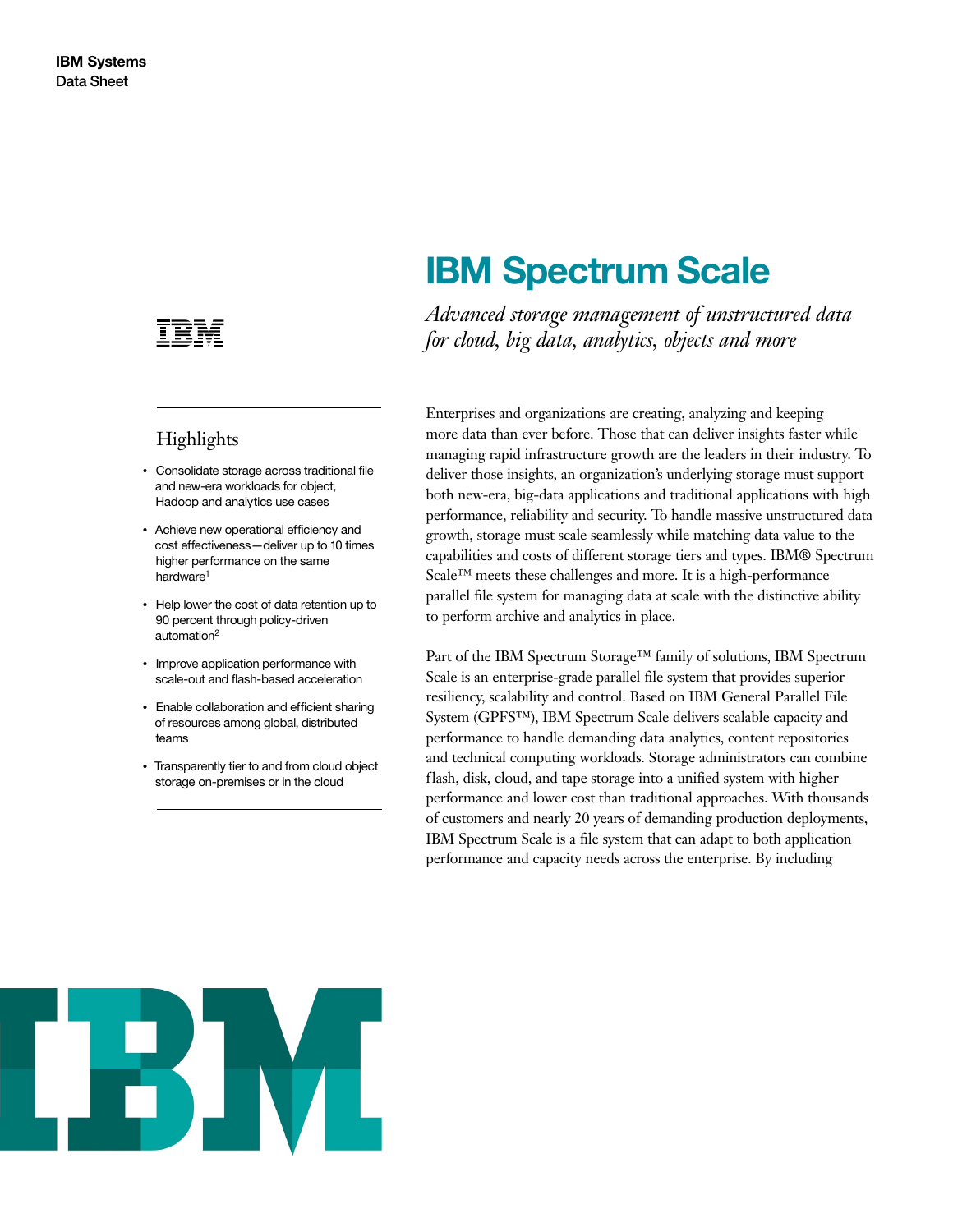IBM Spectrum Scale in their software-defined infrastructure, organizations can streamline data workflows, help improve service, reduce costs, manage risk and deliver business results today while positioning the enterprise for future growth.

IBM Spectrum Scale enables the unification of virtualization, analytics, file and object use cases into a single scale-out storage solution. It can provide a single namespace for all of this data, offering a single point of management with an intuitive graphical user interface (GUI). Using storage policies transparent to end users, data can be compressed or tiered to tape or cloud to help cut costs; data can also be tiered to high-performance media, including server cache, to lower latency and improve performance. Intelligent caching of data at remote sites ensures that data is available with local read/write performance across geographically distributed sites using Active File Management (AFM).

#### Simplified data management at scale

IBM Spectrum scale is a parallel file system, where the intelligence is in the client and the client spreads the load across all storage nodes in a cluster, even for individual files. In traditional scale-out network-attached storage (NAS), one file can only be accessed through one node at a time by an individual client, limiting performance and scalability. By contrast, the IBM Spectrum Scale architecture allows it to seamlessly handle tens of thousands of clients, billions of files and yottabytes of data.



IBM Spectrum Scale provides a single scale-out environment for the entire data center.

IBM Spectrum Scale allows different applications or services to access the same data without moving or altering it. Data can be written and retrieved as either files or objects. Rather than use a copy and change gateway, IBM Spectrum Scale supports both protocols natively for higher performance and simplified administration. The common storage layer enables most IBM Spectrum Scale features, including authentication, encryption and tiering, for both object and file storage.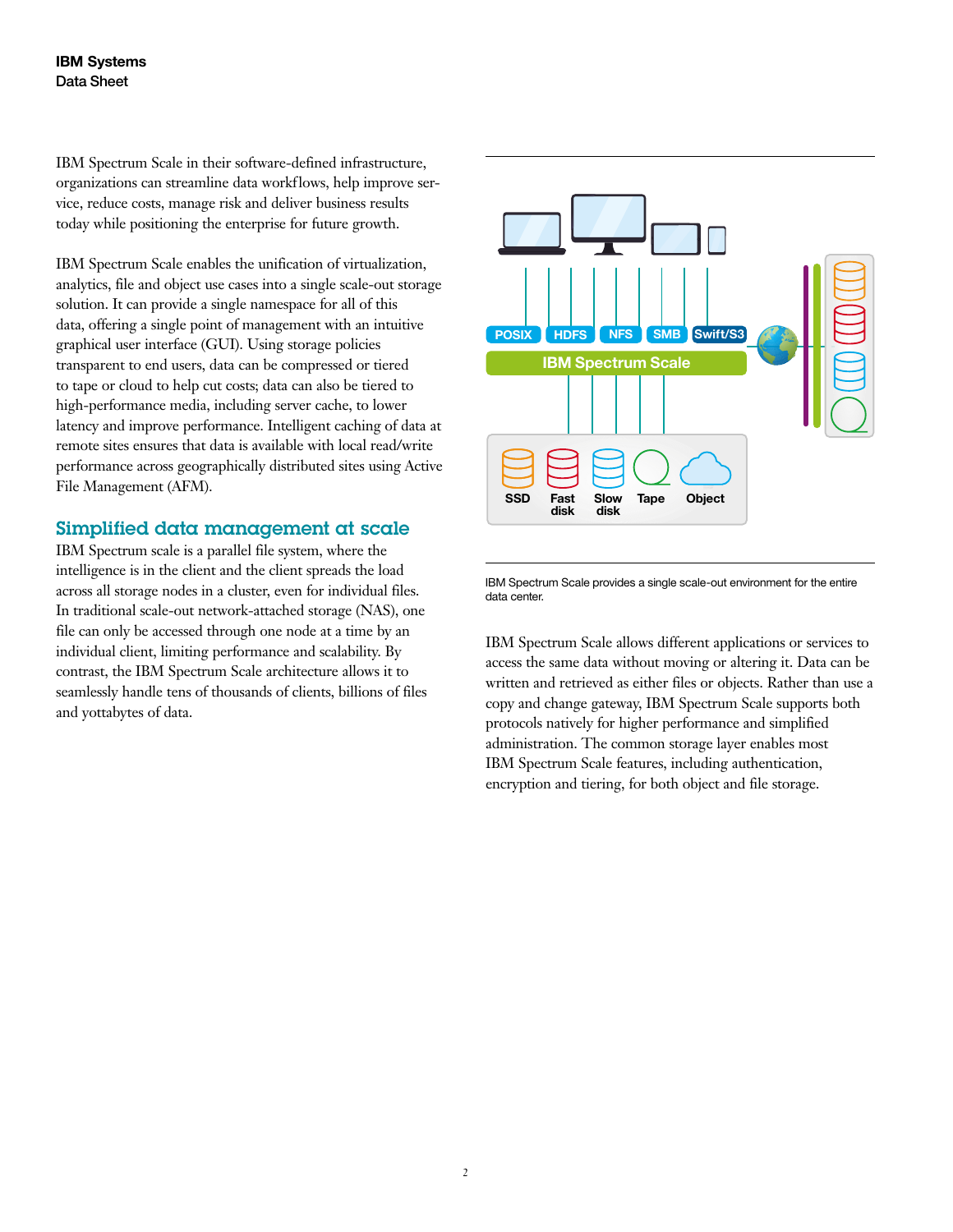IBM Spectrum Scale includes integrated management tools and an intuitive GUI to help manage data at scale. The system can span multiple storage environments and data centers to eliminate data silos and "filer sprawl." It can automatically spread data across multiple storage devices—optimizing available storage utilization, reducing administration and delivering high performance where needed. IBM Spectrum Scale has multiple deployment options and configurations to incorporate current NFS filers, block storage and storage-rich servers into a global namespace with universal access. Its file system supports interfaces for file (POSIX, NFS, CIFS), object (S3, SWIFT) and Hadoop Distributed File System (HDFS) for in-place analytics. IBM Spectrum Scale is the caretaker of business-critical data with the ability to replicate, encrypt, compress, and distribute data across different hardware platforms, systems and data centers.

#### Global collaboration

IBM Spectrum Scale enables low-latency read and write access to data from anywhere in the world using AFM distributed routing and advanced caching technology. AFM expands the IBM Spectrum Scale global namespace across geographical distances, providing fast read and write performance with automated namespace management. As data is written or modified at one location, all other locations get the same data with minimal delays. AFM leverages the inherent scalability of IBM Spectrum Scale, providing a high-performance, location-independent solution that masks network failures and hides wide-area latencies and outages. These game-changing capabilities accelerate project schedules and improve productivity for globally distributed teams.

#### Advanced data management

IBM Spectrum Scale can help improve performance, lower costs, add resiliency and simplify collaboration with algorithmic and policy-driven data movement, copying and caching. IBM Spectrum Scale catalogs data across multiple storage pools, including the cloud. It tracks usage profiles, storage latency and a broad range of standard and custom metadata from which data movement policies can be constructed.

Armed with the knowledge of the data usage and the underlying storage, IBM Spectrum Scale curates data across multiple tiers of storage, including tape and cloud. The powerful, data-aware intelligence engine can create optimized tiered storage pools by grouping devices—flash, solid-state drive (SSD), disk or tape—based on performance, locality or cost. Migration policies transparently move data from one storage pool to another without changing the file's location in the directory structure. Automated analysis of data usage patterns can help administrators pull data back up to higher performance tiers as needed. The information lifecycle management toolset built into IBM Spectrum Scale helps simplify data management by enabling additional control over data placement. The toolset includes storage pooling and a high-performance, scalable, rule-based policy engine.

IBM Spectrum Scale supports Hadoop workloads and HDFS—without requiring any changes to applications. With IBM Spectrum Scale HDFS Transparency connector, multiple IBM Spectrum Scale clusters or another HDFS repository can be federated into a single HDFS instance. This reduces the need to move data, simplifying the deployment and workflow of Hadoop, Apache Spark and related packages.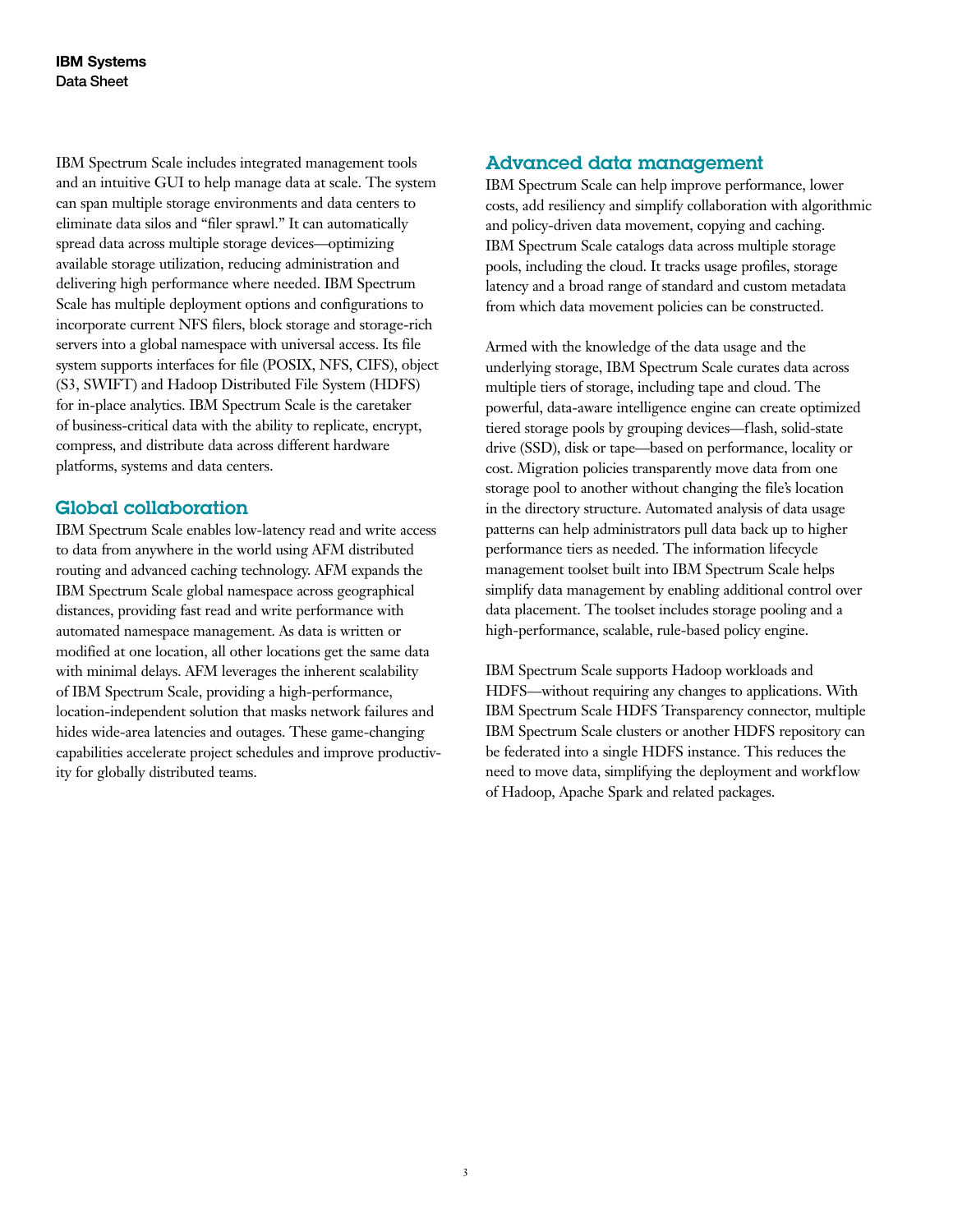### End-to-end data availability, reliability and integrity

IBM Spectrum Scale provides system scalability, very high availability and reliability with no single point of failure in large-scale storage infrastructures. Administrators can configure the file system so that it automatically remains available if a disk or server fails. The system is designed to transparently fail over metadata operations and other services, which can be distributed throughout the entire cluster. For additional reliability, IBM Spectrum Scale supports snapshots, synchronous and asynchronous replication, and asynchronous error diagnosis while affected input/output (I/O) operations continue. IBM Spectrum Scale offers protection of data at rest and secure deletion with file-level encryption. It can encrypt data in flight or at rest with independent key management that integrates with leading enterprise key management systems. IBM Spectrum Scale can be part of the enterprise disasterrecovery plans with the ability to quickly back up, copy and restore data as needed. With automatic fail-over and intelligent fail-back, IBM Spectrum Scale keeps businesses and organizations up and running.

Using Transparent Cloud Tiering, public cloud or on-premises IBM Cloud Object Storage can be added as a tier of storage. Ideal for adding active archive storage pools or taking advantage of storage as a service, the design leaves end users unaffected by data movement to and from the cloud. IBM Spectrum Scale manages the metadata, movement and caching to seamlessly tier to and from any Amazon S3 or OpenStack Swift storage without the inconvenience, complexity and performance hit of adding a separate cloud or object storage silo.

#### Highlights of IBM Spectrum Scale v5.0

Innovation within the IBM Spectrum Scale platform continues at a brisk pace. IBM Spectrum Scale includes these new capabilities and enhancements, among many others:

- A new level of storage performance and efficiency
	- Dramatic improvements in I/O performance
	- Significantly reduced inter-node software path latency to support the newest low-latency, high-bandwidth hardware such as NVMe
	- Improved performance for many small and large block size workloads simultaneously from new 4 MB default block size with variable sub-block size based on block size choice
	- Improved metadata operation performance to a single directory from multiple nodes
- Simpler, more powerful system administration
	- Faster and simpler out-of-the-box experience with tuning of an additional 20+ communication protocol and buffer management parameters now handled automatically, aiding setup for optimal performance
	- Enhanced GUI features for many capabilities, including performance, capacity, network monitoring, AFM (multicluster management), Transparent Cloud Tiering, and enhanced maintenance and support, including interaction with IBM remote support
- Security enhancements for management of sensitive data
	- New file audit logging capability to track user accesses to filesystem and events supported across all nodes and all protocols
	- Parsable data stored in secure retention-protected fileset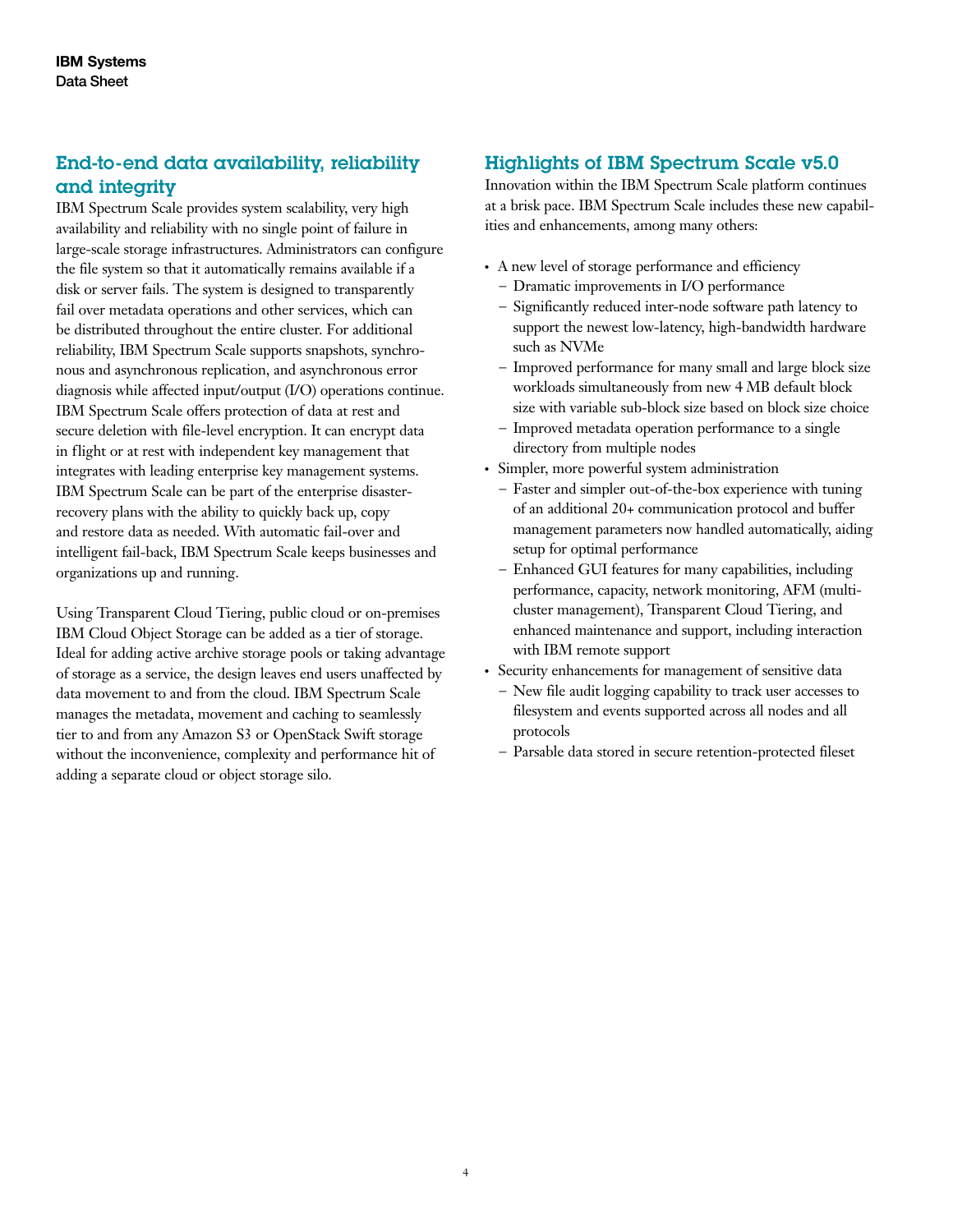- A third-generation Representational State Transfer (REST) application programming interface (API) that allows modern, highly automated, cloud-ready management and monitoring, along with remote operation of IBM Spectrum Scale clusters
- Expanded Transparent Cloud Tiering support with better granularity of data and support for multiple cloud accounts and multiple containers
- Better backup/restore via new support of snapshots, better performance via improved load balancing, and better production vs. recovery prioritization
- Faster implementation and deployment in IBM Elastic Storage™ Server environments with enhanced Call Home configuration and network pre-checking

| <b>IBM Spectrum Scale at a glance</b>                                                                                                                |                                                                                                                                                                                                                                                                                                                                                                                                                                                                              |
|------------------------------------------------------------------------------------------------------------------------------------------------------|------------------------------------------------------------------------------------------------------------------------------------------------------------------------------------------------------------------------------------------------------------------------------------------------------------------------------------------------------------------------------------------------------------------------------------------------------------------------------|
| <b>IBM Spectrum Scale Standard</b><br>Edition v5.0 is supported on the<br>following operating systems:                                               | Red Hat Enterprise Linux (RHEL) v7.1 or greater; SUSE Linux Enterprise Server (SLES) v12 or greater<br><b>IBM AIX v7</b><br>Ubuntu Server v16.04 LTS<br>Microsoft Windows Server 2012 R2 (Datacenter and Standard); Microsoft Windows Server 2012<br>(Datacenter and Standard); Microsoft Windows Server 2008 R2; Microsoft Windows Server 2008 x64<br>(SP2); Microsoft Windows 8.1 (Enterprise Edition); Microsoft Windows 7 (Enterprise and Ultimate<br>Editions) x64 SP 1 |
| <b>IBM Spectrum Scale Data Management</b><br>Edition v5.0 is supported on the<br>following operating systems:                                        | RHEL v7.1 or greater; SLES v12 or greater<br><b>IBM AIX v7</b><br>Ubuntu Server v16.04 LTS                                                                                                                                                                                                                                                                                                                                                                                   |
| <b>IBM Spectrum Scale Standard</b><br>Edition v5.0 and IBM Spectrum Scale<br>Data Management Edition v5.0 are<br>supported on the following servers: | IBM Power Systems™<br>x86 64-bit servers<br>IBM $Z\mathbb{R}^*$<br><b>IBM LinuxONE™</b>                                                                                                                                                                                                                                                                                                                                                                                      |
| Minimum hardware requirements:                                                                                                                       | IBM POWER6 <sup>®</sup> processors, or later<br>AMD Opteron processors<br>Intel EM64T processors<br>1 GB of system memory                                                                                                                                                                                                                                                                                                                                                    |

**See the IBM Spectrum Scale FAQ for supported connectivity and formally qualified disk subsystems.**